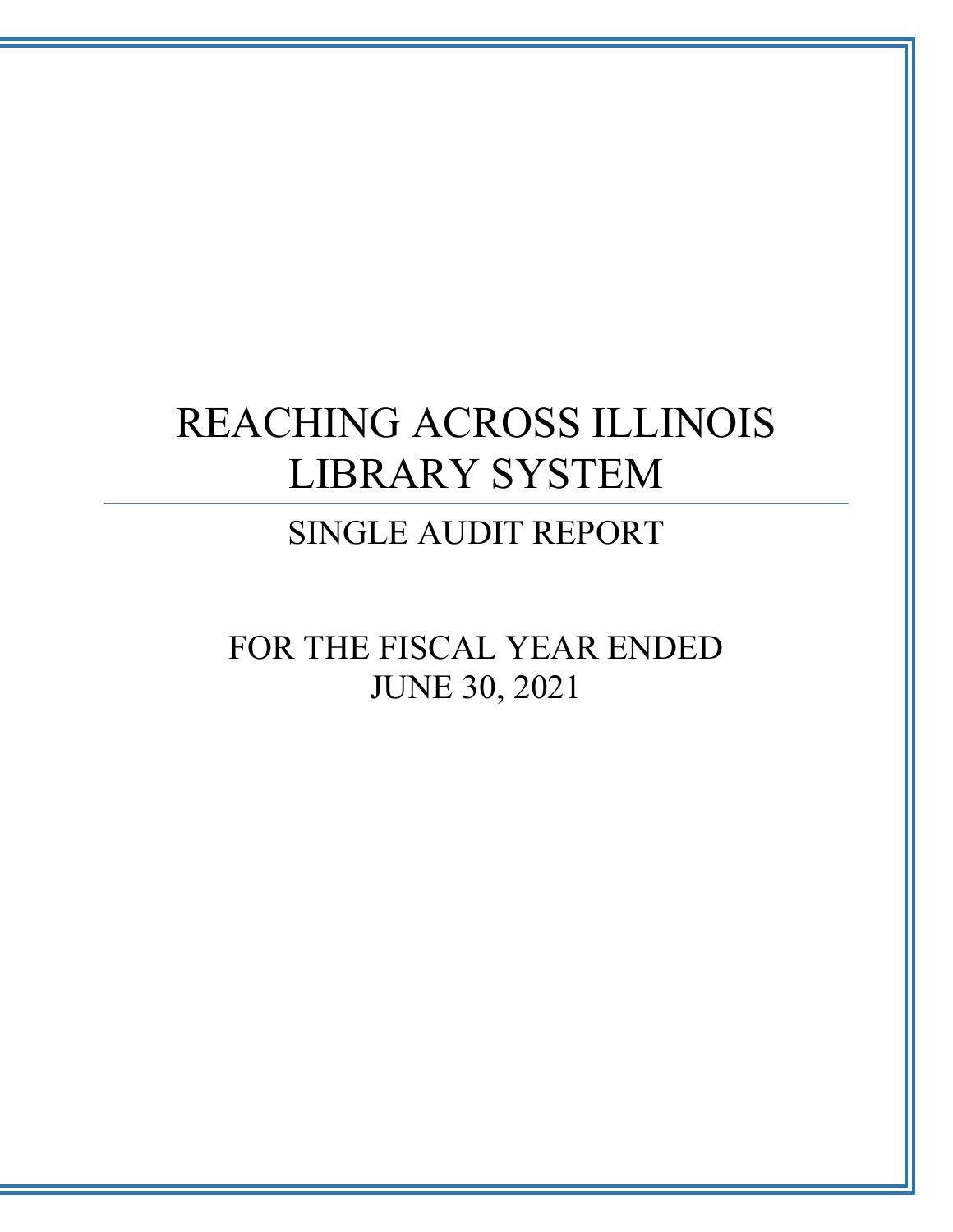# **TABLE OF CONTENTS**

| <b>SCHEDULE OF EXPENDITURES OF FEDERAL AWARDS</b>                                                                                                                                                  |   |
|----------------------------------------------------------------------------------------------------------------------------------------------------------------------------------------------------|---|
| <b>NOTES TO THE SCHEDULE OF EXPENDITURES OF FEDERAL AWARDS</b>                                                                                                                                     |   |
| <b>REPORTS OF INDEPENDENT AUDITORS</b>                                                                                                                                                             |   |
| Report on Internal Control Over Financial Reporting and on<br>Compliance and Other Matters Based on an Audit of Financial Statements<br>Performed in Accordance With Government Auditing Standards | 3 |
| Report on Compliance for Each Major Program and on Internal Control<br>Over Compliance Required by Uniform Guidance and on<br>the Schedule of Expenditures of Federal Awards                       | 5 |
| <b>SCHEDULE OF FINDINGS AND QUESTIONED COSTS</b>                                                                                                                                                   | 8 |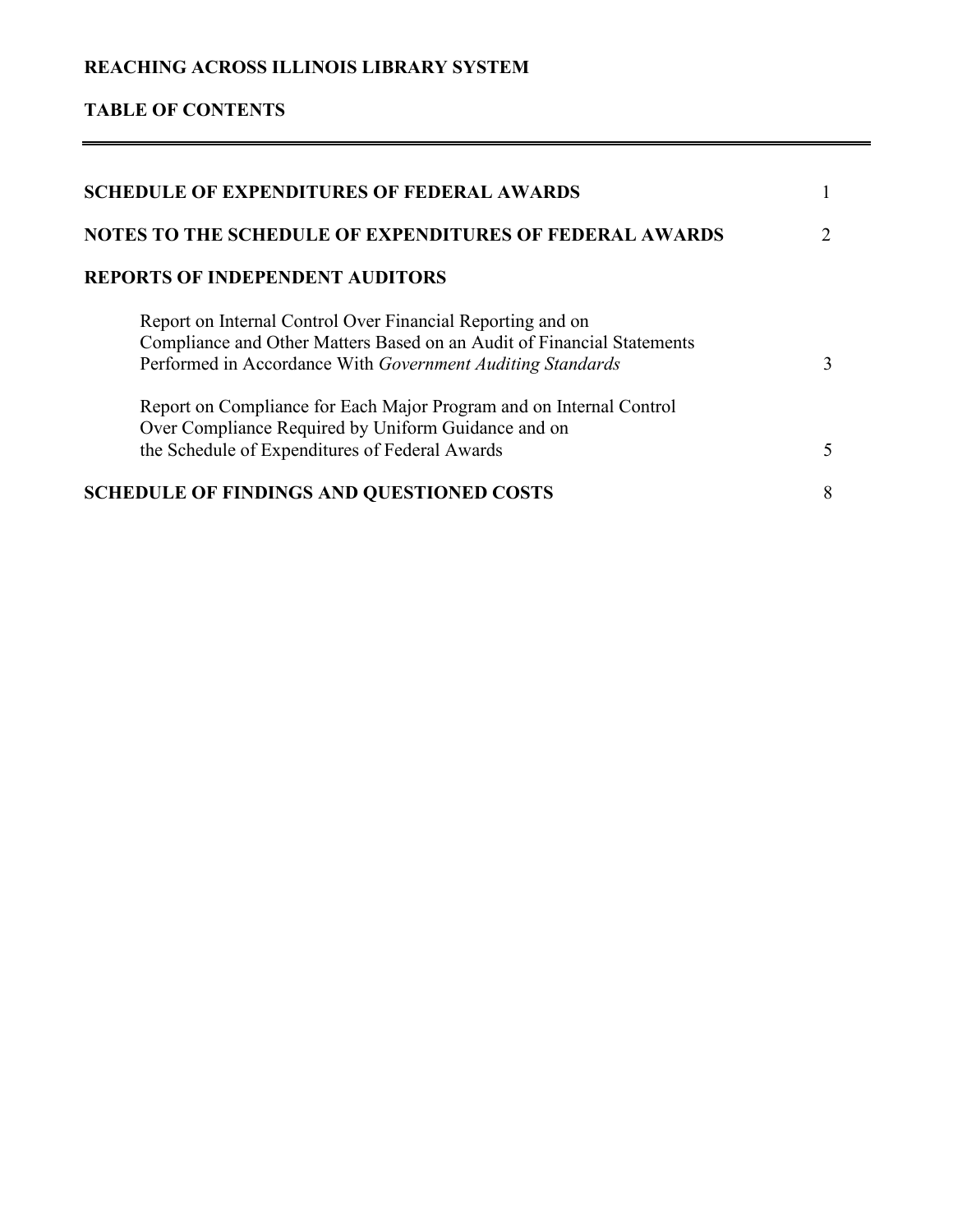| ֕       |
|---------|
|         |
|         |
|         |
| י<br>ו  |
|         |
| ļ       |
|         |
|         |
|         |
|         |
|         |
|         |
|         |
|         |
|         |
|         |
|         |
|         |
| くりく     |
|         |
|         |
|         |
|         |
|         |
|         |
|         |
|         |
|         |
|         |
|         |
| りりし くくり |
|         |
|         |
|         |
|         |
|         |
|         |
|         |
|         |
|         |
|         |
|         |
|         |
|         |
|         |
|         |
|         |
|         |

Schedule of Expenditures of Federal Awards **Schedule of Expenditures of Federal Awards** For the Year Ended June 30, 2021 **For the Year Ended June 30, 2021**

|                                       |                                    |                         | Federal<br>CFDA  | Program/Grant                                          |              | Provided to<br>Amount |
|---------------------------------------|------------------------------------|-------------------------|------------------|--------------------------------------------------------|--------------|-----------------------|
| Federal Grantor                       | Pass-Through Grantor Program Title |                         | Number           | Number                                                 | Expenditures | Subrecipients         |
| National Endowment for the Humanities | Illinois State Library             | <b>Grants to States</b> | 45.310<br>45.310 | FY 21 Per Capita Grant \$ 1,936,144 *<br>21-1008-EBOOK | $125,000$ *  |                       |
| TOTAL FEDERAL AWARDS EXPENDED         |                                    |                         |                  |                                                        | 2,061,144    |                       |
| *Denotes major federal program        |                                    |                         |                  |                                                        |              |                       |

See accompanying notes to the schedule of expenditures of federal awards. See accompanying notes to the schedule of expenditures of federal awards.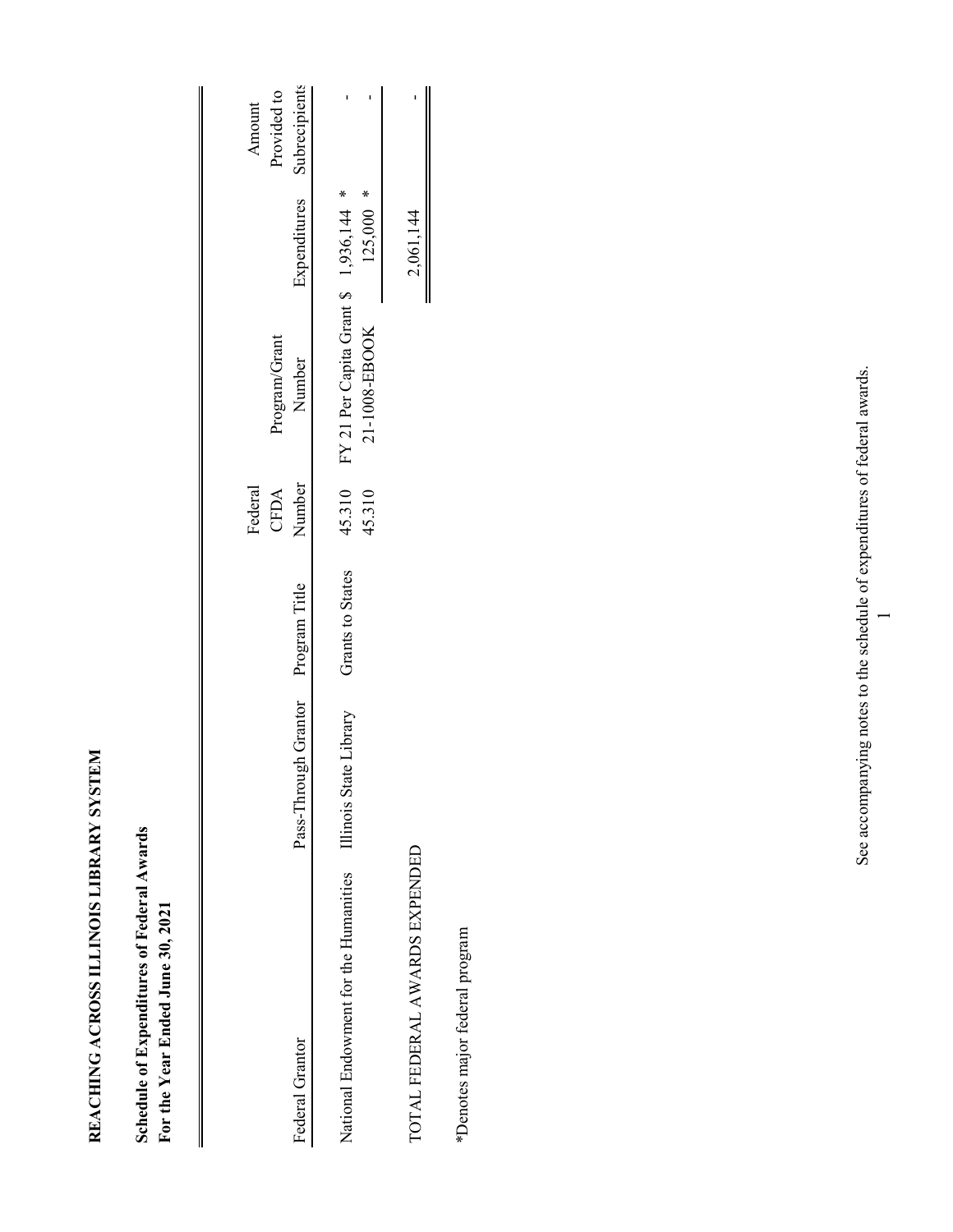#### **Notes to the Schedule of Expenditures of Federal Awards June 30, 2021**

#### **NOTE 1 – BASIS OF PRESENTATION**

The accompanying schedule of expenditures of federal awards (the Schedule) includes the federal grant activity of the Reaching Across Illinois Library System (RAILS) under programs of the federal government for the year ended June 30, 2021. The information in this Schedule is presented in accordance with the requirements of Uniform Guidance, *Audits of States, Local Governments, and Non-Profit Organizations*. Because the Schedule presents only a selected portion of the operations of the RAILS, it is not intended to and does not present the financial position, changes in net position, or cash flows of the RAILS.

# **NOTE 2 – SUMMARY OF SIGNIFICANT ACCOUNTING POLICIES**

#### **Expenditures**

Expenditures reported on the Schedule are reported on the accrual basis of accounting.

#### **Pass-Through Entities**

Pass-through entity identifying numbers are presented on the Schedule where available.

# **NOTE 3 – 10% DE MINIMIS INDIRECT COST RATE**

The RAILS has selected to use the 10% de minimis indirect cost rate as permitted by 2 CFR Section 200.414.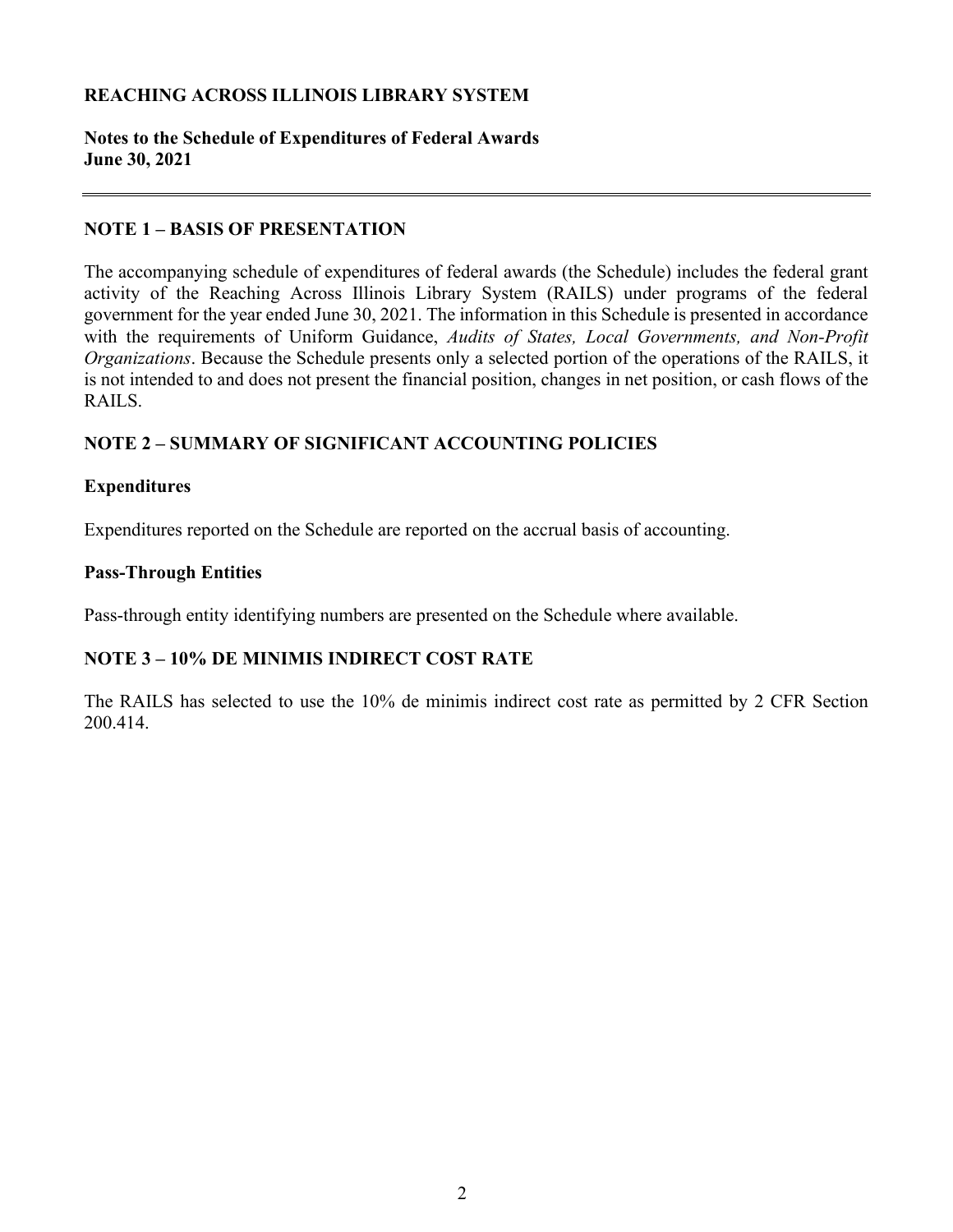PHONE 630 393 1483 · FAX 630 393 2516 www.lauterbachamen.com



#### **INDEPENDENT AUDITORS' REPORT ON INTERNAL CONTROL OVER FINANCIAL REPORTING AND ON COMPLIANCE AND OTHER MATTERS BASED ON AN AUDIT OF FINANCIAL STATEMENTS PERFORMED IN ACCORDANCE WITH** *GOVERNMENT AUDITING STANDARDS*

September 17, 2021

Members of the Board of Directors Reaching Across Illinois Library System

We have audited, in accordance with the auditing standards generally accepted in the United States of America and the standards applicable to financial audits contained in *Government Auditing Standards* issued by the Comptroller General of the United States, the financial statements of the governmental activities, each major fund, and the aggregate remaining fund information of the Reaching Across Illinois Library System (RAILS), Illinois, as of and for the year ended June 30, 2021, and the related notes to the financial statements, which collectively comprise the RAILS's basic financial statements, and have issued our report thereon dated September 17, 2021.

#### *Internal Control over Financial Reporting*

In planning and performing our audit of the financial statements, we considered the RAILS's internal control over financial reporting (internal control) to determine the audit procedures that are appropriate in the circumstances for the purpose of expressing our opinions on the financial statements, but not for the purpose of expressing an opinion on the effectiveness of the RAILS's internal control. Accordingly, we do not express an opinion on the effectiveness of the RAILS's internal control.

A *deficiency in internal control* exists when the design or operation of a control does not allow management or employees, in the normal course of performing their assigned functions, to prevent, or detect and correct, misstatements on a timely basis. A *material weakness* is a deficiency, or a combination of deficiencies, in internal control, such that there is a reasonable possibility that a material misstatement of the RAILS's financial statements will not be prevented, or detected and corrected on a timely basis. A *significant deficiency* is a deficiency, or a combination of deficiencies, in internal control that is less severe than a material weakness, yet important enough to merit attention by those charged with governance.

Our consideration of internal control was for the limited purpose described in the first paragraph of this section and was not designed to identify all deficiencies in internal control that might be material weaknesses or, significant deficiencies. Given these limitations, during our audit we did not identify any deficiencies in internal control that we consider to be material weaknesses. However, material weaknesses may exist that have not been identified.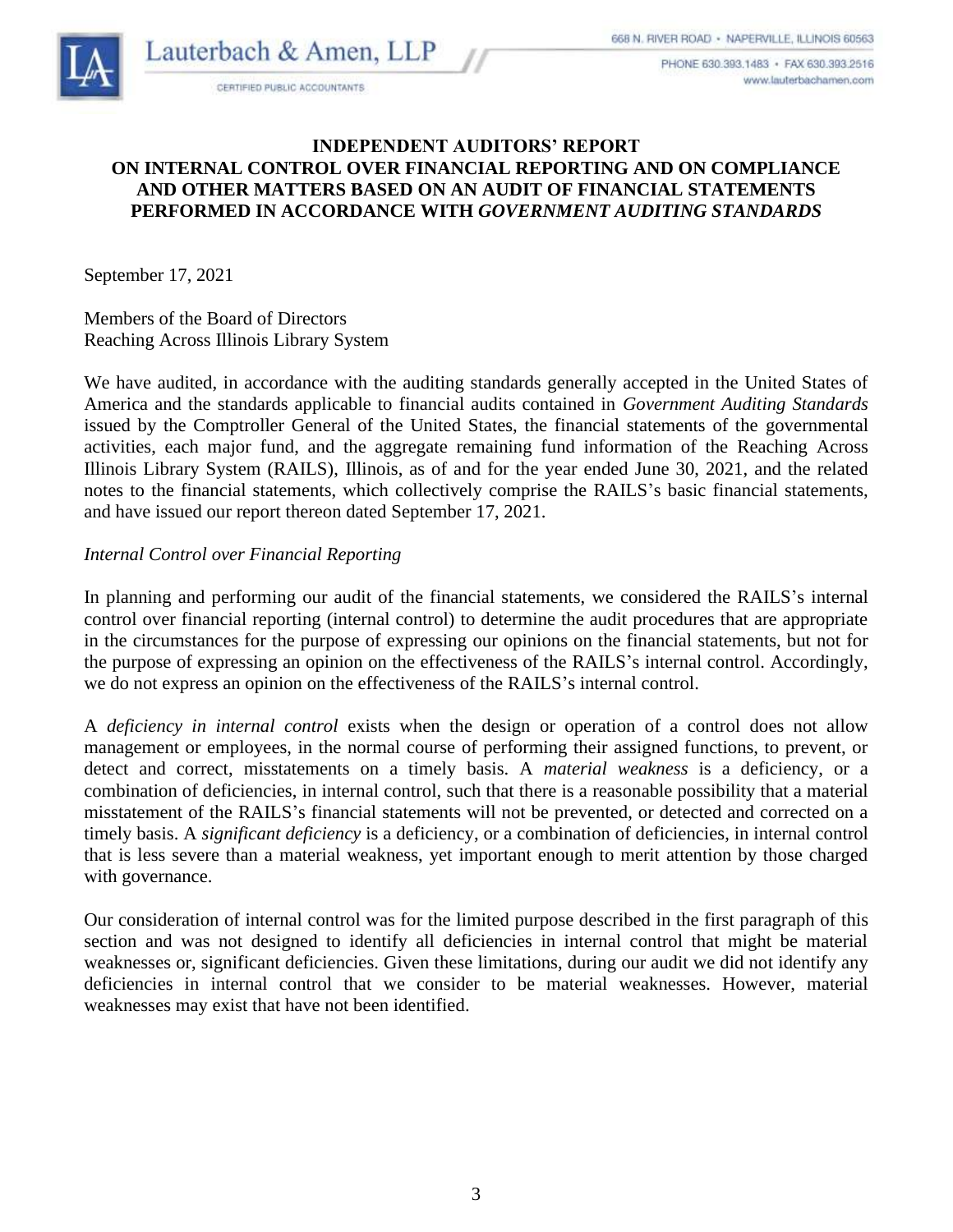#### *Compliance and Other Matters*

As part of obtaining reasonable assurance about whether the RAILS's financial statements are free of material misstatement, we performed tests of its compliance with certain provisions of laws, regulations, contracts, and grant agreements, noncompliance with which could have a direct material effect on the determination of financial statement amounts. However, providing an opinion on compliance with those provisions was not an objective of our audit, and accordingly, we do not express such an opinion. The results of our tests disclosed no instances of noncompliance or other matters that are required to be reported under *Government Auditing Standards.*

We noted certain other matters that we reported to management of the RAIL in a separate letter dated September 17, 2021.

#### *Purpose of this Report*

The purpose of this report is solely to describe the scope of our testing of internal control and compliance and the results of that testing, and not to provide an opinion on the effectiveness of the RAILS's internal control or on compliance. This report is an integral part of an audit performed in accordance with *Governmental Auditing Standards* in considering the RAILS's internal control and compliance. Accordingly, this communication is not suitable for any other purpose.

*Lauterbach & Amen, LLP*

LAUTERBACH & AMEN, LLP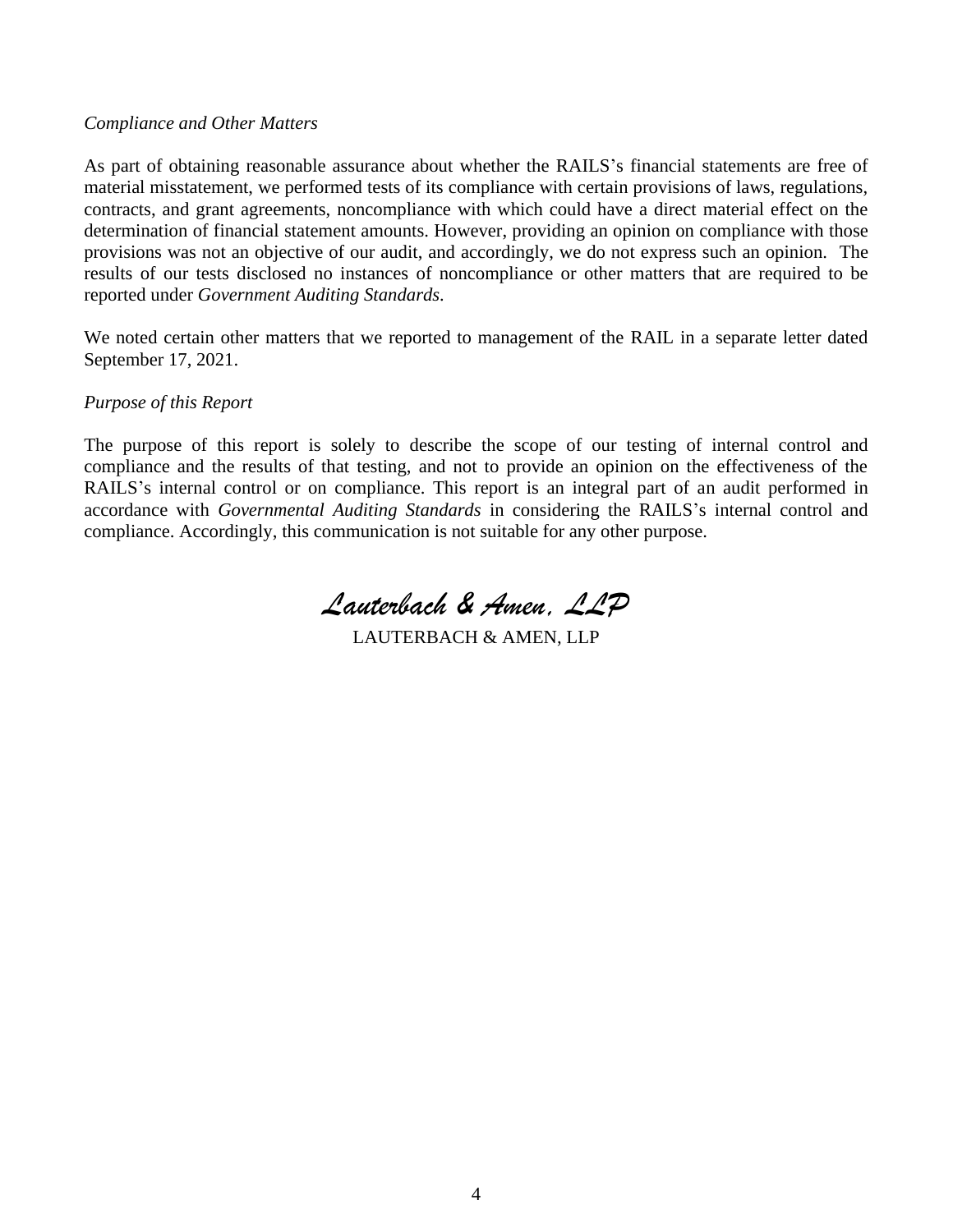Lauterbach & Amen, LLP



CERTIFIED PUBLIC ACCOUNTANTS

#### **INDEPENDENT AUDITORS' REPORT ON COMPLIANCE FOR EACH MAJOR PROGRAM AND ON INTERNAL CONTROL OVER COMPLIANCE REQUIRED BY UNIFORM GUIDANCE AND ON THE SCHEDULE OF EXPENDITURES OF FEDERAL AWARDS**

September 17, 2021

Members of the Board of Directors Reaching Across Illinois Library System

#### *Report on Compliance for Each Major Federal Program*

We have audited the Reaching Across Illinois Library System (RAILS) compliance with the types of compliance requirements described in the *Uniform Guidance Compliance Supplement* that could have a direct and material effect on each of the RAILS's major federal programs for the year ended June 30, 2021. The RAILS's major federal programs are identified in the summary of auditor's results section of the accompany schedule of findings and questioned costs.

#### *Management Responsibility*

Management is responsible for compliance with the requirements of laws, regulations, contracts, and grants applicable to its federal programs.

#### *Auditor's Responsibility*

Our responsibility is to express an opinion on compliance for each of the RAILS's major federal programs based on our audit of the types of compliance requirements referred to above. We conducted our audit of compliance in accordance with auditing standards generally accepted in the United States of America; the standards applicable to financial audits contained in *Government Auditing Standards*, issued by the Comptroller General of the United States; and Uniform Guidance, *Audits of States, Local Governments, and Non-Profit Organizations*. Those standards and Uniform Guidance required that we plan and perform the audit to obtain reasonable assurance about whether noncompliance with the types of compliance requirements referred to above that could have a direct and material effect on a major federal program occurred. An audit includes examining, on a test basis, evidence about the RAILS's compliance with those requirements and performing such other procedures as we considered necessary in the circumstances.

We believe our audit provides a reasonable basis for our opinion on compliance for each major federal program. However, our audit does not provide a legal determination of the RAILS's compliance.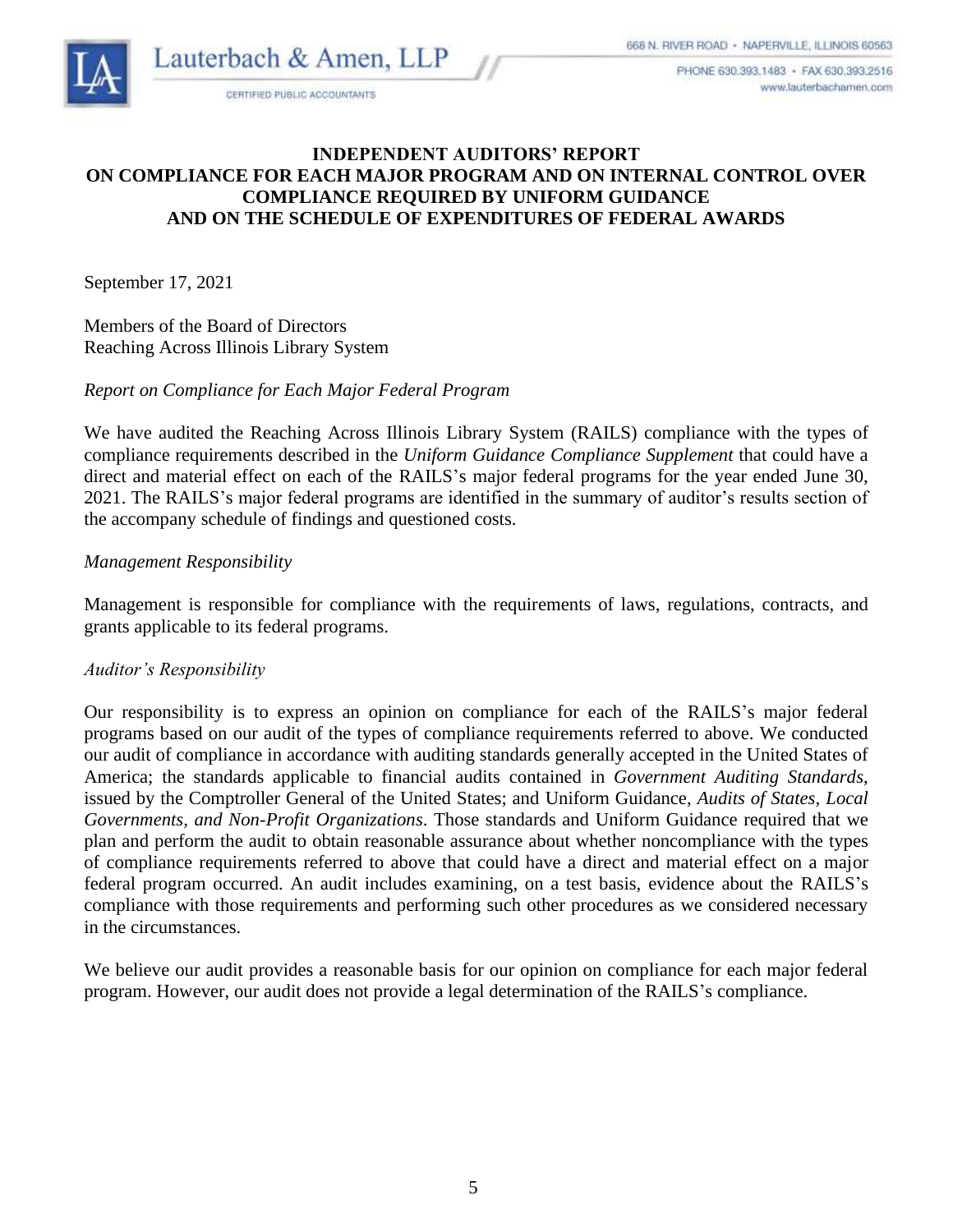#### *Opinion on Each Major Federal Program*

In our opinion, the Reaching Across Illinois Library Systems complied, in all material respects, with the types of compliance requirements referred to above that could have a direct and material effect on each of its major federal programs for the year ended June 30, 2021.

#### *Report on Internal Control over Compliance*

Management of the RAILS is responsible for establishing and maintaining effective internal control over compliance with the types of compliance requirements referred to above. In planning and performing our audit of compliance, we considered the RAILS's internal control over compliance with the types of requirements that could have a direct and material effect on each major federal program to determine the auditing procedures that are appropriate in the circumstances for the purpose of expressing an opinion on compliance for each major federal program and to test and report on internal control over compliance in accordance with Uniform Guidance, but not for the purpose of expressing an opinion on the effectiveness of internal control over compliance. Accordingly, we do not express an opinion on the effectiveness of the RAILS's internal control over compliance.

A *deficiency in internal control over compliance* exists when the design or operation of a control over compliance does not allow management or employees, in the normal course of performing their assigned functions, to prevent, or detect and correct, noncompliance with a type of compliance requirement of a federal program on a timely basis. A *material weakness in internal control over compliance* is a deficiency, or combination of deficiencies, in internal control over compliance, such that there is a reasonable possibility that material noncompliance with a type of compliance requirement of a federal program will not be prevented, or detected and corrected, on a timely basis. A *significant deficiency in internal control over compliance* is a deficiency, or a combination of deficiencies, in internal control over compliance with a type of compliance requirement of a federal program that is less severe than a material weakness in internal control over compliance, yet important enough to merit attention by those charged with governance.

Our consideration of internal control over compliance was for the limited purpose described in the first paragraph of this section and was not designed to identify all deficiencies in internal control over compliance that might be material weaknesses or significant deficiencies. We did not identify any deficiencies in internal control over compliance that we consider to be material weaknesses. However, material weaknesses may exist that have not been identified.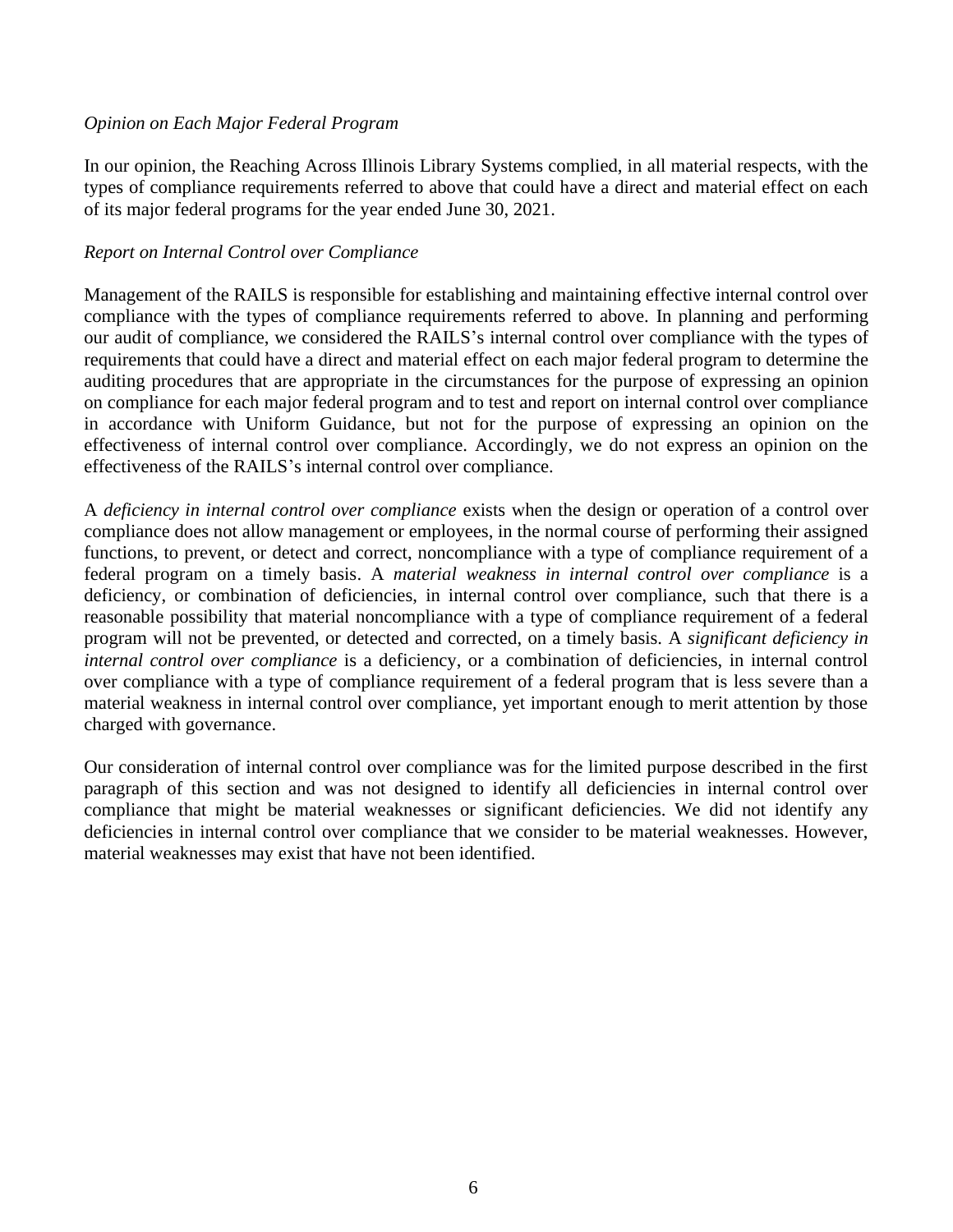#### *Schedule of Expenditures of Federal Awards*

We have audited the financial statements of the governmental activities, each major fund, and the aggregate remaining fund information of the Reaching Across Illinois Library System as of and for the year ended June 30, 2021, and the related notes to the financial statements, which collectively comprise the RAILS's basic financial statements. We issued our report thereon dated September 17, 2021, which contained unmodified opinions on those financial statements. Our audit was conducted for the purpose of forming opinions on the financial statements that collectively comprise the basic financial statements. The accompanying schedule of expenditures of federal awards is presented for purposes of additional analysis as required by Uniform Guidance and is not a required part of the basic financial statements. Such information is the responsibility of management and was derived from and relates directly to the underlying accounting and other records used to prepare the basic financial statements. The information has been subjected to the auditing procedures applied in the audit of the financial statements and certain additional procedures, including comparing and reconciling such information directly to the underlying accounting and other records used to prepare the basic financial statements or to the basic financial statements themselves, and other additional procedures in accordance with auditing standards generally accepted in the United States of America. In our opinion, the schedule of expenditures of federal awards is fairly stated in all material respects in relation to the basic financial statements as a whole.

The purpose of this report on internal control over compliance is solely to describe the scope of our testing of internal control over compliance and the results of that testing based on the requirements of Uniform Guidance. Accordingly, this report is not suitable for any other purpose.

*Lauterbach & Amen, LLP*

LAUTERBACH & AMEN, LLP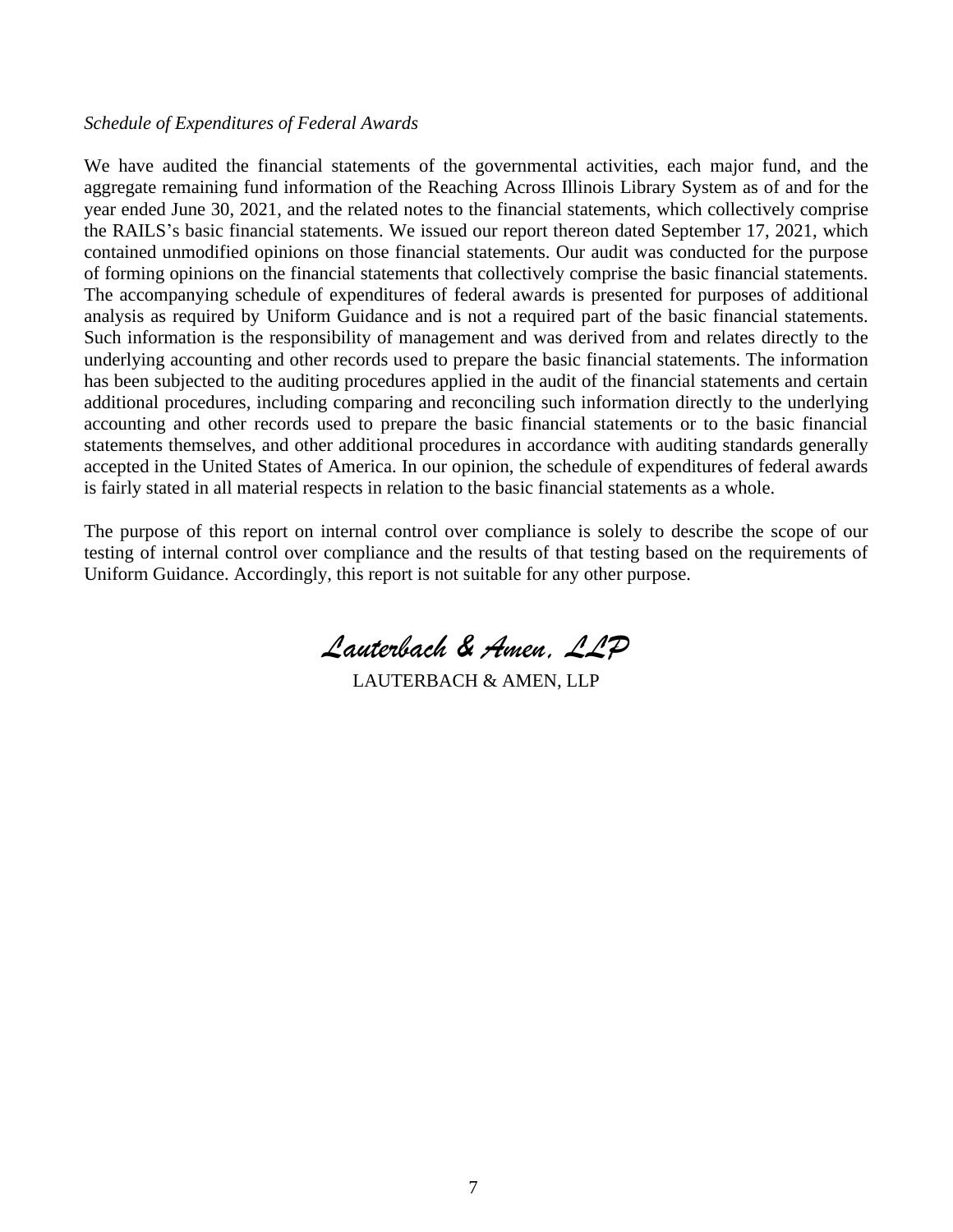# **Schedule of Findings and Questioned Costs Year Ended June 30, 2021**

# **SECTION 1 – SUMMARY OF AUDITOR'S RESULTS**

#### **Financial Statements**

| Type of auditor's report issued on the financial statements:                                                            |                                                            | Unmodified                       |
|-------------------------------------------------------------------------------------------------------------------------|------------------------------------------------------------|----------------------------------|
| Internal control over financial reporting:<br>Material weakness(es) identified:<br>Significant deficiencies identified: |                                                            | N <sub>o</sub><br>N <sub>o</sub> |
| Noncompliance material to the financial statements noted:                                                               |                                                            | N <sub>o</sub>                   |
| <b>Federal Awards</b>                                                                                                   |                                                            |                                  |
| Type of auditor's report issued on compliance for major programs:                                                       |                                                            | Unmodified                       |
| Internal control over major programs:<br>Material weakness(es) identified:<br>Significant deficiencies identified:      |                                                            | N <sub>o</sub><br>N <sub>o</sub> |
| Any audit findings disclosed that are required to be<br>reported in accordance with 2 CFR 200.516(a):                   |                                                            |                                  |
| Major programs identified:<br>CFDA Number(s)<br>45.310                                                                  | Name of Federal Program/Cluster<br><b>Grants to States</b> |                                  |
| Dollar threshold used to distinguish between<br>Type A and Type B programs:                                             |                                                            | \$750,000                        |
| Auditee qualified as a low-risk auditee:                                                                                |                                                            | Yes                              |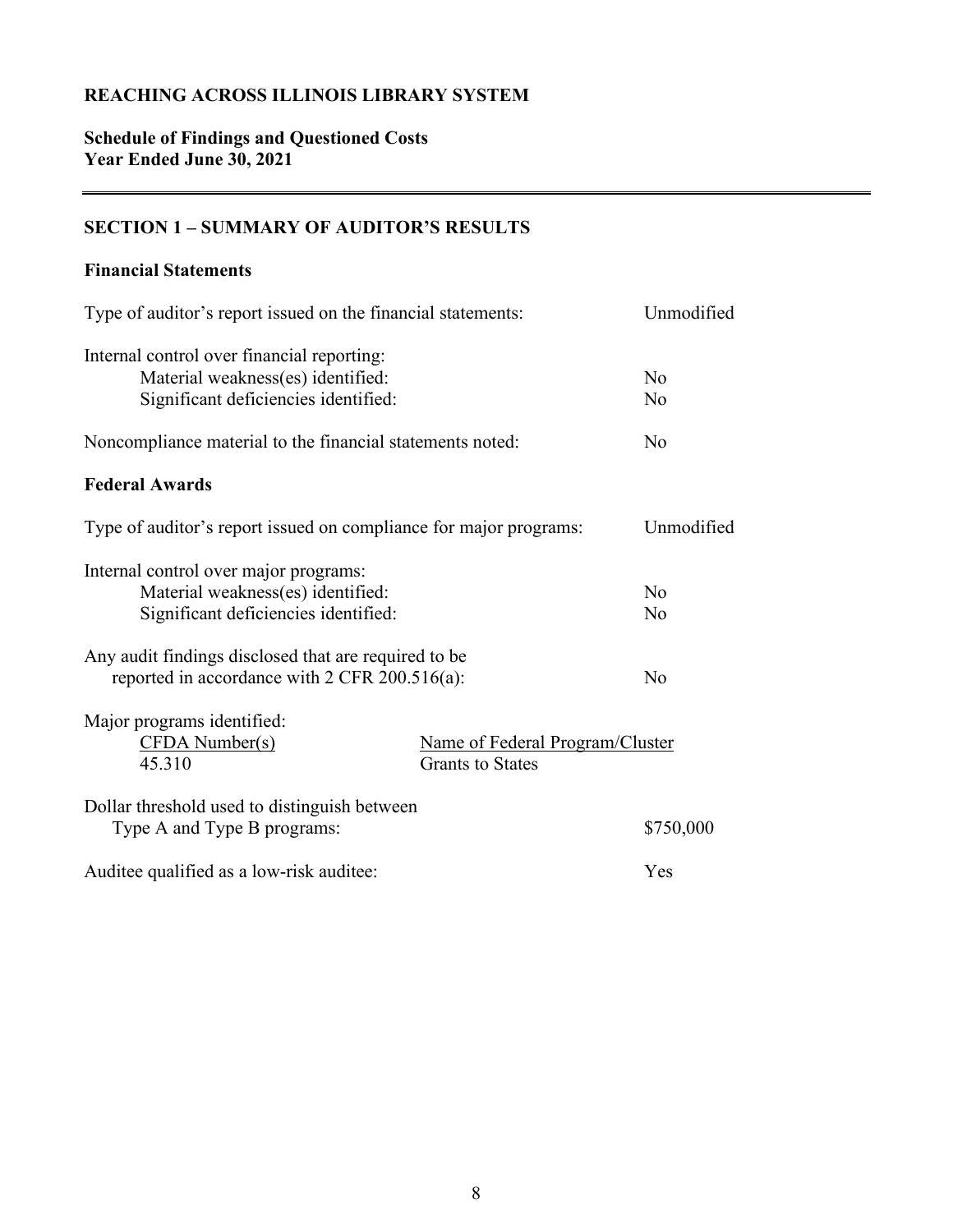**Schedule of Findings and Questioned Costs – Continued Year Ended June 30, 2021**

**SECTION 2 – FINANCIAL STATEMENT AUDIT FINDINGS**

**None**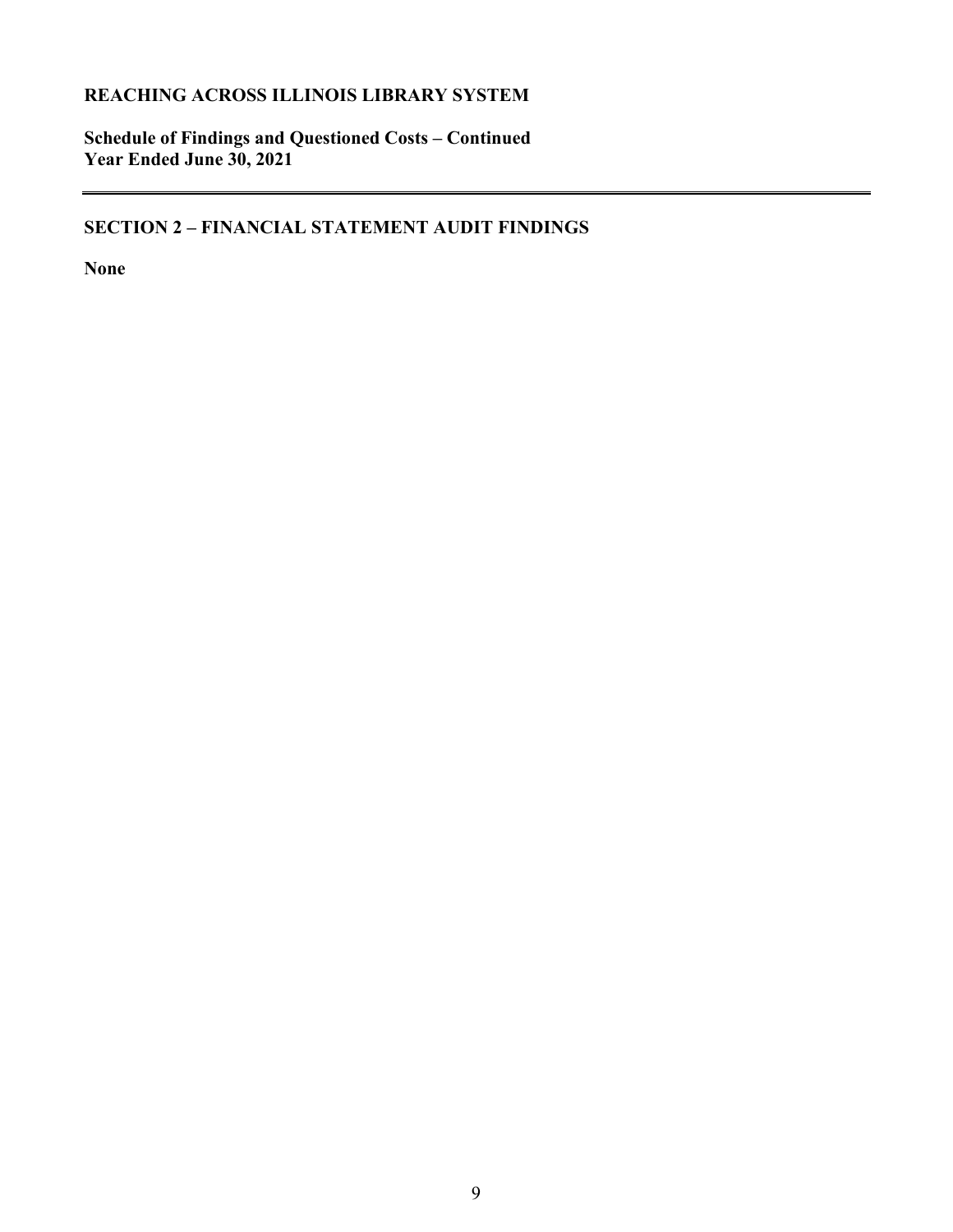**Schedule of Findings and Questioned Costs – Continued Year Ended June 30, 2021**

**SECTION 3 – FEDERAL AWARD FINDINGS AND QUESTIONED COSTS**

**None**